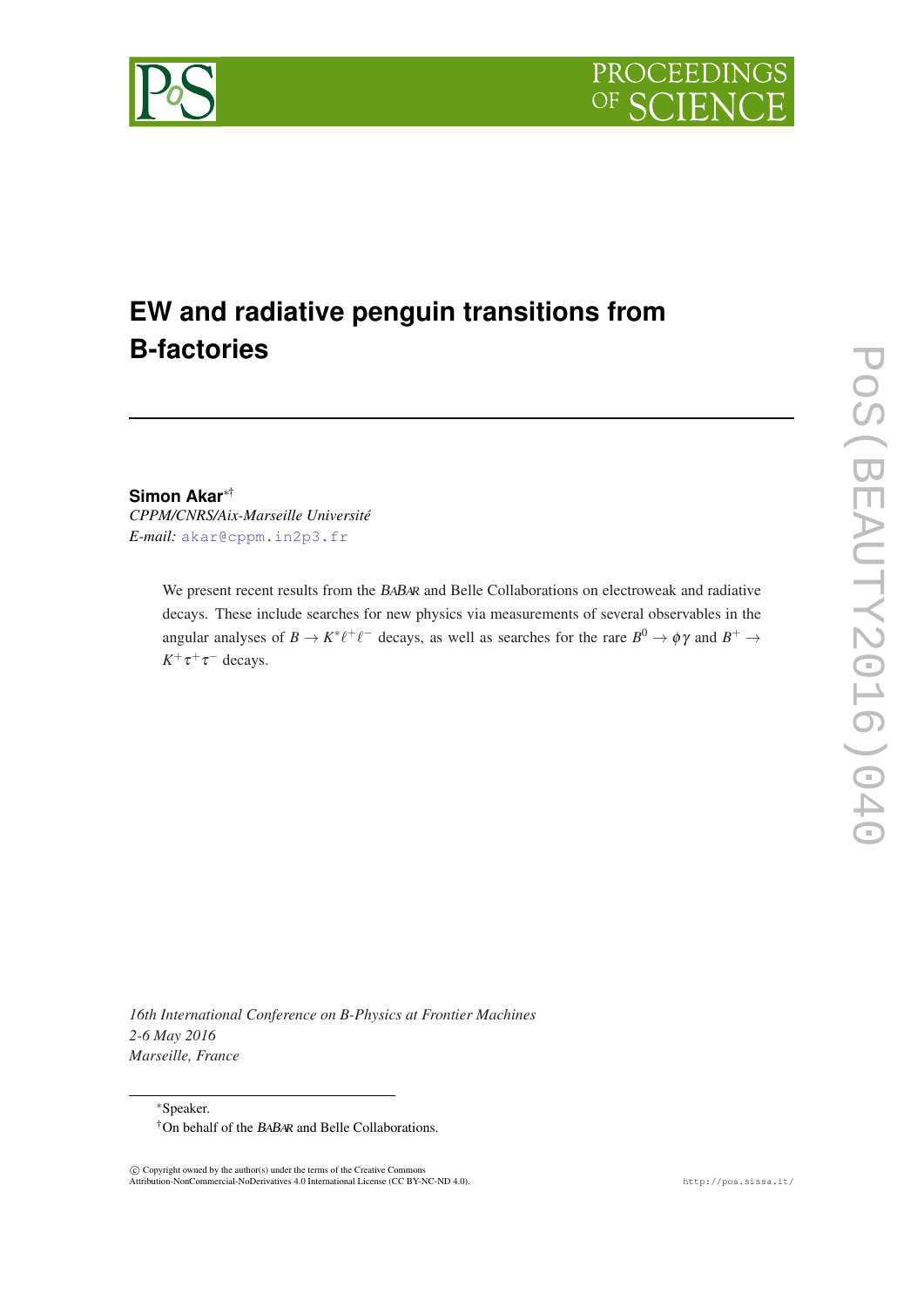### <span id="page-1-0"></span>1. Introduction

The BABAR and Belle experiments recorded  $e^+e^-$  collisions at the  $\Upsilon(4S)$  resonance with integrated luminosities of 429 fb<sup>-1</sup> and 711 fb<sup>-1</sup>, respectively, corresponding to  $471 \times 10^6$  and  $772 \times 10^6$  *BB* pairs produced. In the LHC era, the *B* factories are still competitive, especially for channels involving neutral particles such as  $\pi^0$  or  $K_s^0$ , and  $\tau$  leptons. We present here a selection of recent results on electroweak and radiative decays from the BABAR and Belle experiments. In the Standard Model (SM), both the  $b \rightarrow s$  and  $b \rightarrow d$  transitions are quark-level flavor-changing neutral current (FCNC) processes. Since all FCNC processes are forbidden at tree level in the SM, the lowest order diagrams representing these transitions must involve loops. In such processes, QCD corrections can typically be described using an effective Hamiltonian defined as  $H_{eff} \propto \sum_{i=1}^{10} C_i O_i$ , where the  $C_i$  and  $O_i$  are, respectively, the short-distance Wilson coefficients (WC) and local longdistance operators. Contributions from New Physics (NP) in  $b \rightarrow s(d)$  transitions may modify the SM values of the WC, and change the values, predicted by the SM, of observables such as branching fractions and *CP* asymmetries as well as angular distributions.

# 2. Angular analyses of  $B \to K^* \ell^+ \ell^-$  decays

The analysis of the rare decay  $B \to K^* \ell^+ \ell^-$ , where  $\ell^+ \ell^-$  is hereafter  $e^+ e^-$  or  $\mu^+ \mu^-$ , gives access to several angular observables that are sensitive to NP contributions. The decay is fully defined by three helicity angles  $\vec{\Omega} = (\theta_l, \theta_K, \phi)$ , and  $q^2$ , the invariant mass of the dilepton system squared. The *CP*-averaged angular distribution in a bin of  $q^2$  is given by [[1](#page-6-0)]

$$
\frac{1}{d(\Gamma+\overline{\Gamma})/dq^2}\frac{d^3(\Gamma+\overline{\Gamma})}{d\overline{\Omega}} = \frac{9}{32\pi} \left[ \frac{3}{4}(1-F_L)\sin^2\theta_K + F_L\cos^2\theta_K + \frac{1}{4}(1-F_L)\sin^2\theta_K\cos 2\theta_l - F_L\cos^2\theta_K\cos 2\theta_l + S_3\sin^2\theta_K\sin^2\theta_l\cos 2\phi + S_4\sin 2\theta_K\sin 2\theta_l\cos\phi + S_5\sin 2\theta_K\sin\theta_l\cos\phi + \frac{4}{3}A_{FB}\sin^2\theta_K\cos\theta_l + S_7\sin 2\theta_K\sin\theta_l\sin\phi + S_8\sin 2\theta_K\sin 2\theta_l\sin\phi + S_9\sin^2\theta_K\sin^2\theta_l\sin 2\phi \right],
$$

where the angular observables  $F_L$ , the longitudinal polarisation fraction of the  $K^*$ ,  $A_{FB}$ , the forwardbackward asymmetry of the dilepton system, and the  $S_i$  are combinations of the  $K^*$  amplitudes depending on the WC  $C_7^{(')}$  $C_7^{(')}, C_9^{(')}$  $C_9^{(')}$ ,  $C_{10}^{(')}$  and specific form factors (FF). In Ref. [\[2\]](#page-6-0) an alternative parametrisation using the  $P_i^{(l)}$  $i^{\prime\prime}$  observables was proposed, that are designed such that hadronic FF uncertainties cancel at leading order, with:  $P_2 = 2A_{FB}/3(1 - F_L)$ ;  $P'_{4,5,8} = S_{4,5,8}/\sqrt{F_L(1 - F_L)}$ ; and  $P'_6 = S_7/\sqrt{F_{\rm L}(1-F_{\rm L})}.$ 

### 2.1 *BABAR* analysis of  $B \to K^* \ell^+ \ell^-$  decays

Using the full BABAR data sample,  $B \to K^* \ell^+ \ell^-$  events are reconstructed in five exclusive  $\text{final states: } B^+ \to K^{*+}(\to K^0_S \pi^+) \mu^+ \mu^-; B^0 \to K^{*0}(\to K^+ \pi^-) \mu^+ \mu^-; B^+ \to K^{*+}(\to K^+ \pi^0) e^+ e^-;$  $B^+ \to K^{*+}(\to K^0_S \pi^+)e^+e^-$ ; and  $B^0 \to K^{*0}(\to K^+\pi^-)e^+e^-$ . The selection is based on the kinematic variables  $m_{ES} \equiv \sqrt{E_{CM}^2/4 - p_B^{*2}}$  and  $\Delta E \equiv E_B^* - E_{CM}/2$ , where  $p_B^*$  and  $E_B^*$  are the *B* momentum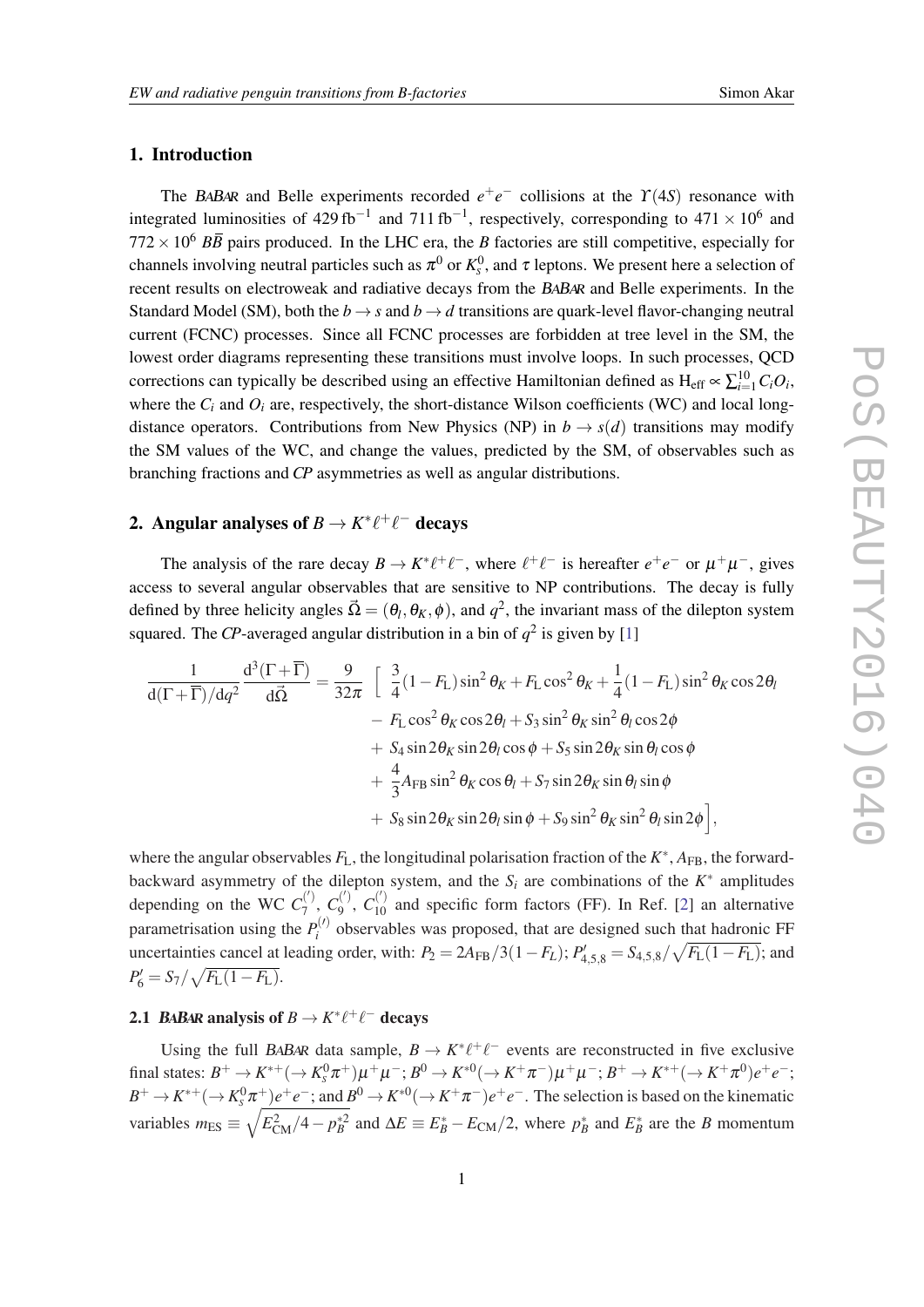and energy in the  $\Upsilon(4S)$  center-of-mass (CM) frame, and  $E<sub>CM</sub>$  is the total CM energy. Random combinations of leptons from semileptonic *B* and *D* decays, occurring in both  $B\overline{B}$  and  $e^+e^- \rightarrow q\overline{q}$ , where  $q = u, d, s, c$ , events, are reduced using bagged decision trees (BDTs) [[3](#page-6-0)], depending on the considered final state, the background type and the  $q^2$  region. For both  $e^+e^-$  and  $\mu^+\mu^-$  modes, the *J*/ $\psi$  (2.85 <  $m_{\ell^+\ell^-}$  < 3.18 GeV/ $c^2$ ) and  $\psi$ (2*S*) (3.59 <  $m_{\ell^+\ell^-}$  < 3.77 GeV/ $c^2$ ) mass regions are vetoed and used as high-statistics control samples.

The angular variables are extracted in several  $q^2$  bins [\[4\]](#page-6-0) from the data using a series of likelihood (LH) fits which proceed in several steps. An initial unbinned maximum LH fit of  $m_{ES}$  ( $> 5.2 \text{GeV}/c^2$ ),  $m_{K\pi}$  and a likelihood ratio  $L_R$  that discriminates against random combinatorial  $B\overline{B}$  backgrounds is performed. This step allows to fix all the corresponding probability density function shapes. Then,  $F_L$  is obtained from a 4-d fit to  $m_{ES}$  ( $> 5.27 \text{ GeV}/c^2$ ),  $m_{K\pi}$ ,  $L_R$ and  $\cos \theta_K$  using:  $d\Gamma/(\Gamma(q^2)d(\cos \theta_K)) = (3/2)F_L(q^2)\cos^2 \theta_K + (3/4)(1 - F_L(q^2))(1 - \cos^2 \theta_K)$ . Using the fitted value of  $F_L$  from the previous fit step as input,  $A_{FR}$  is obtained from a similar 4-d fit, in which  $\cos\theta_\ell$  replaces  $\cos\theta_K$  as the fourth dimension in the LH function, with:  $d\Gamma/(\Gamma(q^2)d(\cos\theta_\ell)) = (3/4)F_L(q^2)(1-\cos^2\theta_l)+(3/8)(1-F_L(q^2))(1+\cos^2\theta_l)+A_{\rm FB}(q^2)\cos\theta_l.$ 

The results obtained for  $F_L$  and  $A_{FB}$  in the  $q^2$  range  $1.0 < q^2 < 6.0$  GeV<sup>2</sup>/ $c^4$  are given in Fig. 1. This  $q^2$  range corresponds to the perturbative window away from the  $q^2 \to 0$  photon pole and the  $c\bar{c}$ resonances at higher  $q^2$ , where theory uncertainties are considered to be under good control. The  $B^0 \to K^{*0}\ell^+\ell^-$  results are in reasonable agreement with both SM theory expectations and other experimental results. However, we observe relatively very small values for  $F_L$  in  $B^+ \to K^{*+} \ell^+ \ell^-$ , exhibiting tension with both the  $B^0 \to K^{*0} \ell^+ \ell^-$  results as well as the SM expectations. Using the measured values of  $F_L$  and  $A_{FB}$ , the observable  $P_2$  is computed in each  $q^2$  bins, whose results, given in Ref. [\[4\]](#page-6-0), exhibit an overall good agreement with the SM expectations. The full results of the analysis are published in Ref. [\[4\]](#page-6-0).



Figure 1:  $F_L$  (left) and  $A_{FB}$  (right) results in the  $q^2$  range  $1.0 < q^2 < 6.0$  GeV<sup>2</sup>/ $c^4$ , along with those of other experiments [[5,](#page-6-0) [6,](#page-6-0) [17,](#page-6-0) [8,](#page-6-0) [9\]](#page-6-0) and the SM expectation (vertical lines) [\[1](#page-6-0), [10](#page-6-0), [11](#page-6-0), [12](#page-6-0), [13](#page-6-0), [14](#page-6-0)].

### 2.2 Belle analysis of  $B^0 \to K^{*0} \ell^+ \ell^-$  decays

Using the full Belle data sample,  $B^0 \to K^{*0}\ell^+\ell^-$  events are reconstructed in two exclusive final states:  $B^0 \to K^{*0}(\to K^+\pi^-)\mu^+\mu^-$  and  $B^0 \to K^{*0}(\to K^+\pi^-)e^+e^-$ . The present analysis is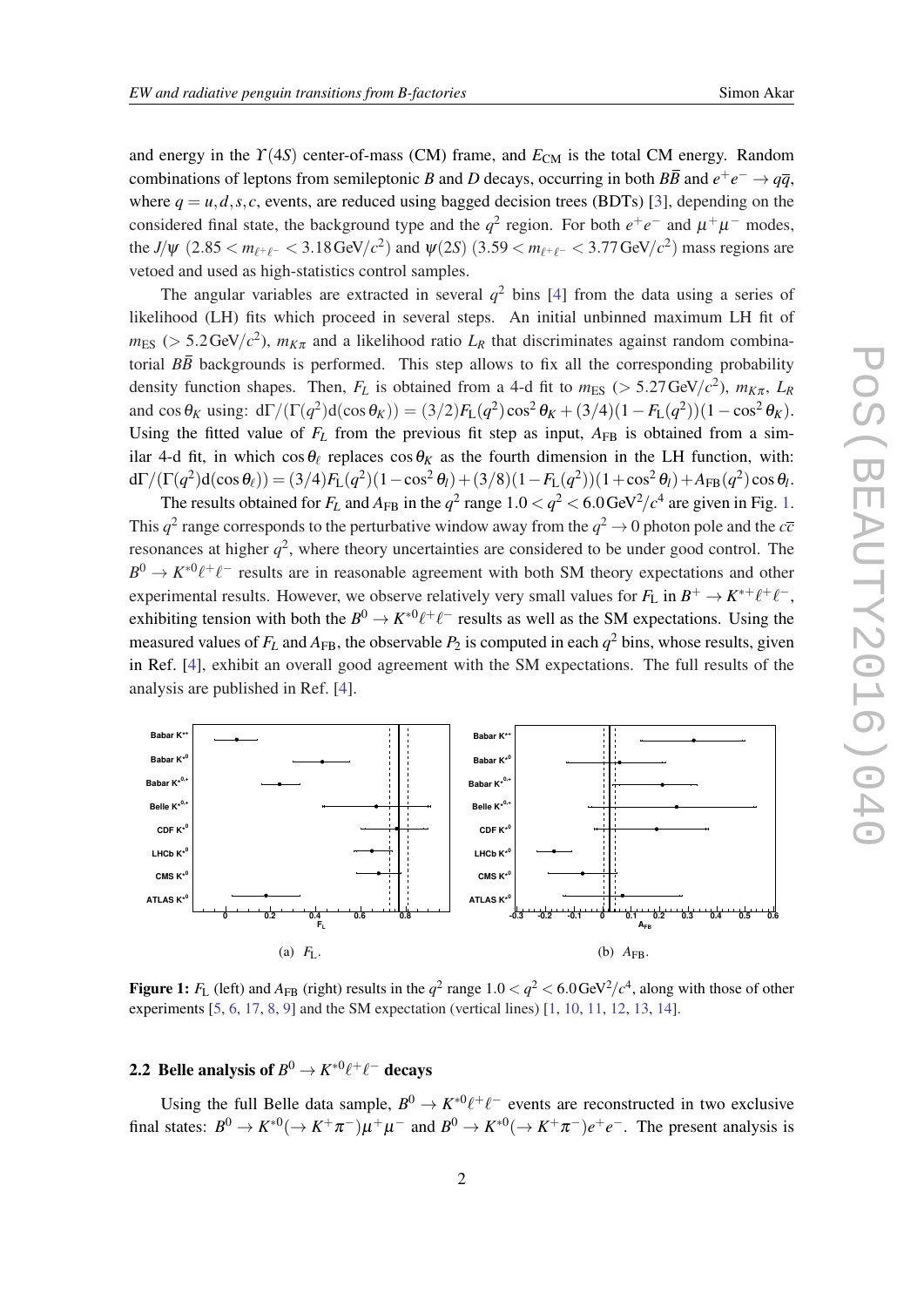an update of the one published in Ref. [\[5](#page-6-0)]. The selection is based on the kinematic variables  $M_{bc} \equiv \sqrt{E_{CM}^2/c^4 - |\vec{p}_B^*|^2/c^2}$  and  $\Delta E$ . Doubly misidentified events from  $B \to K^* \pi \pi$  when both pions are misidentified as muons, as well as random combinations of leptons from semileptonic *B* and *D* decays, occurring in both  $B\bar{B}$  and  $e^+e^- \to q\bar{q}$  events, are reduced using neural network (NN) classifiers [[15\]](#page-6-0). The later use input information from kinematic variables, and from the particle identification system, as well as from event shape variables. The selection requirement for the neural networks are optimized for the sensitivity of the angular analysis using pseudo experiments with simulated data. Similarly to the BABAR analysis (Sec. [2.1](#page-1-0))  $B \to K^* J/\psi$  and  $B \to K^* \psi(2S)$ events are vetoed and used as high-statistics control samples.

The angular variables are extracted in several  $q^2$  bins [\[16](#page-6-0)] from the data using a series of likelihood (LH) fits which proceed in several steps. First the signal and background are identified from a fit to  $M_{bc}$  ( $> 5.22 \text{ GeV}/c^2$ ). The  $M_{bc}$  variable is split into a signal (upper) and sideband (lower) region at 5.27 GeV/ $c^2$ . In the second step the shape of the background for the angular observables is estimated on the  $M_{bc}$  sideband. In the following a folding technique is applied [\[16](#page-6-0), [17](#page-6-0)], which reduces the number of fitting parameters and hence improves the convergence of the fit. All observables  $P'_{4,5,6,8}$  are extracted from the data in the signal region using three-dimensional unbinned maximum likelihood fits in each  $q^2$  bin using the folded signal PDF, fixed background shapes and a fixed number of signal events.

As shown in Fig. [2](#page-6-0), for  $P'_5$  a deviation with respect to the DHMV SM prediction [2] is observed with a significance of 2.1 $\sigma$  in the  $q^2$  range  $4.0 < q^2 < 8.0$  GeV<sup>2</sup>/ $c^4$ . The discrepancy in  $P'_5$  supports measurements by LHCb [[17,](#page-6-0) [18\]](#page-6-0), where a 3.4 $\sigma$  deviation is observed in the same  $q^2$  region. The full results of the analysis are published in Ref. [\[16](#page-6-0)].



Figure 2: Result for the  $P_5'$  observable compared to Descotes-Genon, Hofer, Matias and Virto (DHMV) SM predictions [\[2](#page-6-0)]. Results from LHCb [[17,](#page-6-0) [18\]](#page-6-0) are shown for comparison.

# 3. Searches for rare  $B^0 \to \phi \gamma$  and  $B^+ \to K^+ \tau^+ \tau^-$  decays

### **3.1** The decay  $B^0 \to \phi \gamma$

In the SM, the decay  $B^0 \to \phi \gamma$  proceeds through electroweak and gluonic  $b \to d$  penguin annihilation processes, which are highly suppressed with predicted branching fraction in the range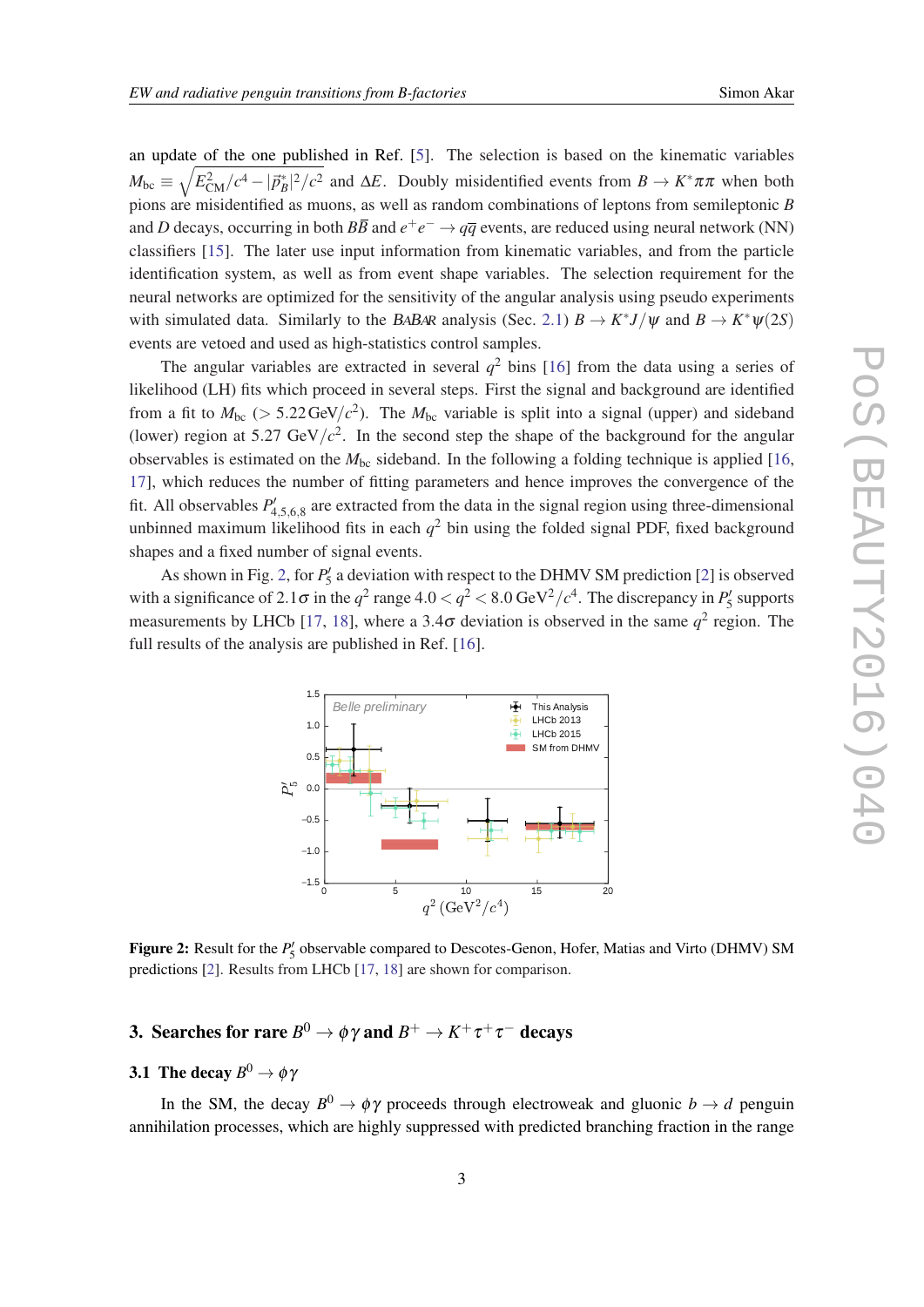

Figure 3: Projections of the four-dimensional fit: (a)  $M_{bc}$ ; (b)  $\Delta E$ ; (c)  $C'_{NN}$ ; and (d) cos $\theta_{\phi}$ . The points with error bars show the data, the dotted (red) curves represent the signal, the dashed-dotted (magenta) curves represent continuum events, the dashed (green) curves represent the charmless background, and the solid (blue) curves represent the total fit.

10−<sup>12</sup> to 10−<sup>11</sup> [\[19,](#page-6-0) [20](#page-6-0)]. The presence of new particles in the internal loop, such as charged Higgs boson or supersymmetric squarks, could enhance the branching fraction to the level of  $10^{-9}$  to 10<sup>-8</sup> [\[19](#page-6-0)]. Experimentally, no evidence for this decay has been found, and the current upper limit on the branching fraction is  $8.5 \times 10^{-7}$  at 90% confidence level (C.L.) [[21\]](#page-6-0).

Using the full Belle data sample,  $B^0 \to \phi \gamma$  events are reconstructed from the combination of a high-energy photon and a  $\phi \to K^+K^-$ . The photon momentum is required to be in the range [2.0,2.8]GeV/*c* in the  $\Upsilon$ (4S) CM frame, while  $m_{K^+K^-}$  is required to be in the range  $[1.000, 1.039]$  GeV/ $c<sup>2</sup>$  and the two charged tracks to from a common vertex. Background from  $\pi^0(\eta) \to \gamma \gamma$  decays are rejected based on likelihood ratios. *B*-meson candidates are selected by requiring  $M_{bc} \in [5.25, 5.29]$  GeV/ $c^2$  and  $\Delta E \in [-0.30, 0.15]$  GeV. A NN classifier [\[15\]](#page-6-0), based on topological variables, is finally added to the selection requirements to help suppressing charmless and continuum events.

The branching fraction of  $B^0 \to \phi \gamma$  decays is obtained from an unbinned extended maximum likelihood fit to the variables  $M_{bc}$ ,  $\Delta E$ , the NN output  $(C'_{NN})$ , and cos $\theta_{\phi}$ , where  $\theta_{\phi}$  is the angle between the  $K^+$  momentum and the opposite of the *B* flight direction in the  $\phi$  rest frame, which provides additional discrimination between signal and continuum events. The projections of the four-dimension fit are shown in Fig. 3. No evidence for this decay is found and an upper limit on the branching fraction of  $\mathscr{B}(B^0\to \phi\gamma)< 1.0\times 10^{-7}$  is set at 90% C.L. This limit is almost an order of magnitude lower than the previous most stringent result [[21\]](#page-6-0). The full results of the analysis are published in Ref. [[22](#page-6-0)].

## 3.2 The decay  $B^+ \to K^+ \tau^+ \tau^-$

The decay  $B^+ \to K^+ \tau^+ \tau^-$  is the third family equivalent of  $B^+ \to K^+ \ell^+ \ell^-$  and hence may provide additional sensitivity to new physics due to third-generation couplings and the large mass of the  $\tau$  lepton [\[23](#page-6-0)]. The analysis uses hadronic *B* meson tagging techniques, where one of the two *B* mesons, referred to as the  $B<sub>tar</sub>$ , is reconstructed exclusively via its decay into one of several hadronic decay modes. The remaining tracks, clusters, and missing energy in the event are attributed to the signal *B*, denoted as  $B_{sig}$ . Only leptonic decays of the  $\tau$  are considered:  $\tau^+ \to e^+ \nu_e \overline{\nu}_{\tau}$  and  $\tau^+ \to \mu^+ \nu_\mu \overline{\nu}_\tau$ , which results in three signal decay topologies with a charged *K*, multiple missing neutrinos, and either  $e^+e^-$ ,  $\mu^+\mu^-$  or  $e^+\mu^-$  in the final state. Since the  $B_{\text{tag}}$  is fully reconstructed,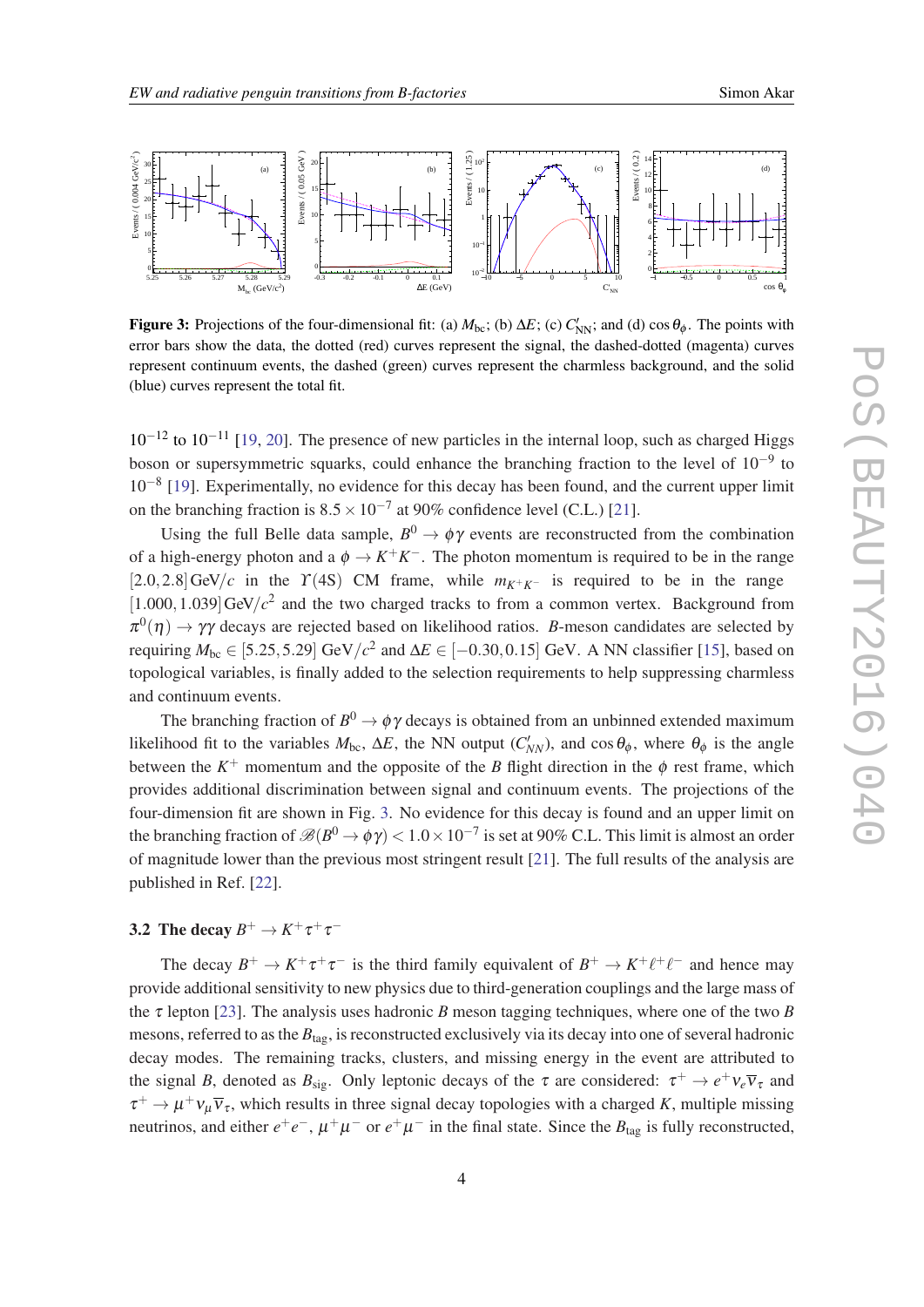<span id="page-5-0"></span>

Figure 4: (color online) MLP output distribution for the three signal channels combined. The  $B^+ \rightarrow$  $K^+\tau^+\tau^-$  signal MC distribution is shown (dashed) with arbitrary normalization. The data (points) are overlaid on the expected combinatorial (shaded) plus  $m_{ES}$ -peaking (solid) background contributions.

its four-vector is fully determined and thus that of the  $B_{\text{sig}}$  can be calculated.  $B_{\text{tag}}$  candidates are selected requiring  $5.20 < m_{ES} < 5.30$  GeV/ $c^2$  and  $-0.12 < \Delta E < 0.12$  GeV, and  $B^+ \to K^+ \tau^+ \tau^$ signal events are required to have a charged  $B_{\text{tag}}$  candidate with  $m_{\text{ES}} > 5.27\,\text{GeV}/c^2$  and a non-zero missing energy.  $B^+ \to K^+ \tau^+ \tau^-$  candidates are required to possess exactly three charged tracks satisfying particle identification requirements consistent with one charged *K* and an  $e^+e^-$ ,  $\mu^+\mu^-$ , or  $e^+\mu^-$  pair, and the  $K^\pm$  is required to have a charge opposite to that of  $B_{\text{tag}}$ . Continuum events are suppressed using a multivariate likelihood selector based on event-shape variables, and vetoes are applied to remove backgrounds with a *J*/ $\psi$  (3.00  $<$   $m_{\ell^+\ell^-}$   $<$  3.19 GeV/ $c^2$ ) or a  $D^0$  (1.80  $<$   $m_{K^-\ell^+}$   $<$ 1.90 GeV/ $c^2$ ).

The main remaining background, with a final state identical to that of signal, originates from *BB* events in which a properly reconstructed  $B_{\text{tag}}$  is accompanied by  $B_{\text{sig}} \to D^{(*)} \ell \overline{v}_\ell$ , with  $D^{(*)} \to$  $K\ell^{\prime}$  $\bar{v}_{\ell}$ . These contributions are suppressed using a multi-layer perceptron (MLP) neural network [[24\]](#page-6-0) based on kinematic and event shape variables. Figure 4 shows the MLP distribution, which output is required to be > 0.70 for the  $e^+e^-$  and  $\mu^+\mu^-$  channels and > 0.75 for the  $e^+\mu^$ channel.

The branching fraction for each of the signal modes is defined as  $\mathcal{B}_i = (N_{obs}^i - N_{bkg}^i) / (\varepsilon_{sig}^i N_{B\bar{B}})$ , where  $N_{B\bar{B}}$  is the total number of  $B\bar{B}$  pairs,  $N_{obs}^i$  is the number of observed events after the selection,  $\varepsilon_{\text{sig}}^i$  the signal efficiency, and  $N_{\text{bkg}}^i$  the background estimate, obtained from simulation. The final signal efficiencies, background estimates and observed yields of each signal mode are given in

|                                                                                                           | $\rho^{\top}\rho$     | $\mu^+\mu^-$                                                         | $e^+$ $\mu^-$         |
|-----------------------------------------------------------------------------------------------------------|-----------------------|----------------------------------------------------------------------|-----------------------|
|                                                                                                           |                       | $49.4 \pm 2.4 \pm 2.9$ $45.8 \pm 2.4 \pm 3.2$ $59.2 \pm 2.8 \pm 3.5$ |                       |
| $\frac{N_{\rm bkg}^i}{\varepsilon_{\rm sig}^i (\times 10^{-5})}$<br>$\frac{N_{\rm bkg}^i}{N_{\rm bkg}^i}$ | $1.1 \pm 0.2 \pm 0.1$ | $1.3 \pm 0.2 \pm 0.1$                                                | $2.1 \pm 0.2 \pm 0.2$ |
| $^{\prime}$ obs                                                                                           | 45                    | 39                                                                   | 92                    |
| Significance $(\sigma)$                                                                                   | $-0.6$                | $-0.9$                                                               | 37                    |

**Table 1:** Expected background yields,  $N_{bkg}^i$ , signal efficiencies,  $\epsilon_{sig}^i$ , number of observed data events,  $N_{bbs}^i$ , and signed significance for each signal mode. Quoted uncertainties are statistical and systematic.